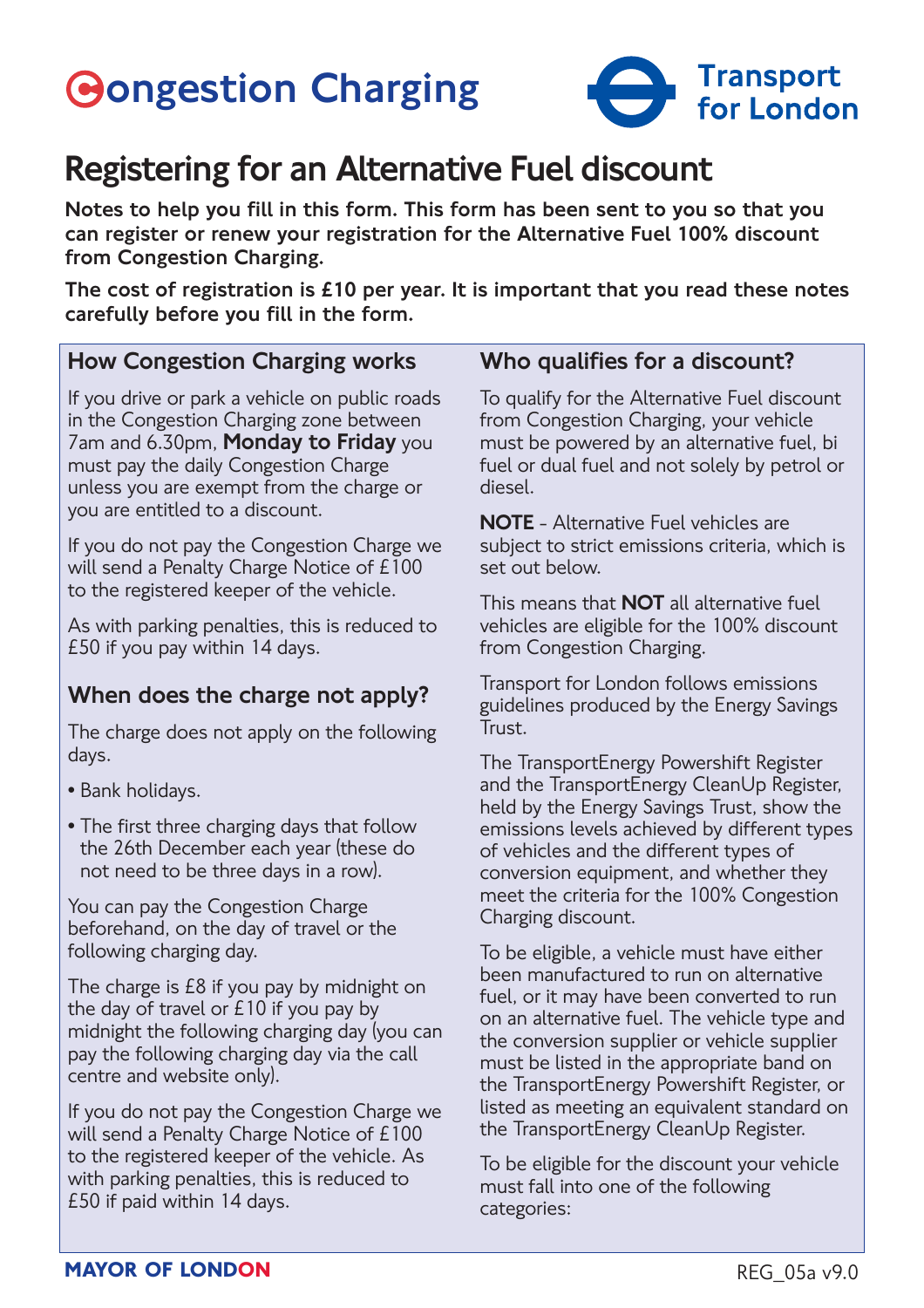#### Heavy Vehicles Over 3500kgs

The minimum requirement for heavy vehicles (over 3500kgs revenue weight) to receive this discount is to meet the band 2 criteria on the TransportEnergy PowerShift Register. This means that the vehicle must meet Euro III standards or cleaner for emissions of carbon monoxide, oxides of nitrogen, particulate matter, methane and non-methane hydrocarbons.

A goods vehicle over 3500kgs revenue weight which is listed as an approved vehicle type in band 2, 3 or 4 of the TransportEnergy PowerShift Register, and supplied or converted by an approved supplier or listed as meeting an equivalent emissions standard in the TransportEnergy CleanUp Register.

#### **OR**

#### Light Vehicles Under 3500kgs

The minimum requirement for light vehicles (under 3500kgs revenue weight) to receive this discount is to meet the band 4 criteria on the TransportEnergy PowerShift Register. This means that the vehicle must have oxides of nitrogen and hydrocarbon emissions at least 40% cleaner than the Euro IV standard. A vehicle which is listed as an approved vehicle type in band 4 of the TransportEnergy PowerShift Register, and supplied or converted by an approved supplier or is listed as meeting an equivalent emissions standard in the TransportEnergy CleanUp Register.

NOTE - The standards are determined by the Energy Savings Trust, and could become stricter in the future as the technology for low emission vehicles improves.

#### Check if your vehicle meets the standard

It is simple to find out whether a vehicle, or a conversion to reduce emissions on an old vehicle, meets the criteria.

Vehicles and suppliers can be looked up on the TransportEnergy PowerShift Register or the TransportEnergy CleanUp Register, the registers are available at www.powershift.org.uk and www.cleanup.org.uk. Anybody with an alternative fuel vehicle, or considering a conversion is strongly recommended to check these registers.

Alternative fuel vehicles from other countries with the EEA, are also eligible for the discount if they meet the required standards, as defined by an organisation equivalent to the Energy Savings Trust, in the European Economic Area.

#### How to fill in this form

Please fill in the form in BLOCK CAPITALS using (black) ink. Please give all the information we ask for. Please make sure that you sign and date the form, or we will return it to you.

#### Documents we need to see when you register

You will need to provide the following documents with your registration form

• A V5C - please send A4 photocopies of pages 1 and 2 of the V5C. The V5C document is the vehicle registration document that the Driver and Vehicle Licensing Agency (DVLA) sends you.

#### AND

• A photocopy of your conformity certificate that certifies the vehicle make, model, engine, type of conversion equipment fitted, emissions band and the TransportEnergy approved garage, installer or main dealer.

**NOTE** - All the photocopies you send us as proof must be clear otherwise we may ask you for more proof. We will not return your proofs to you so please do not send original documents.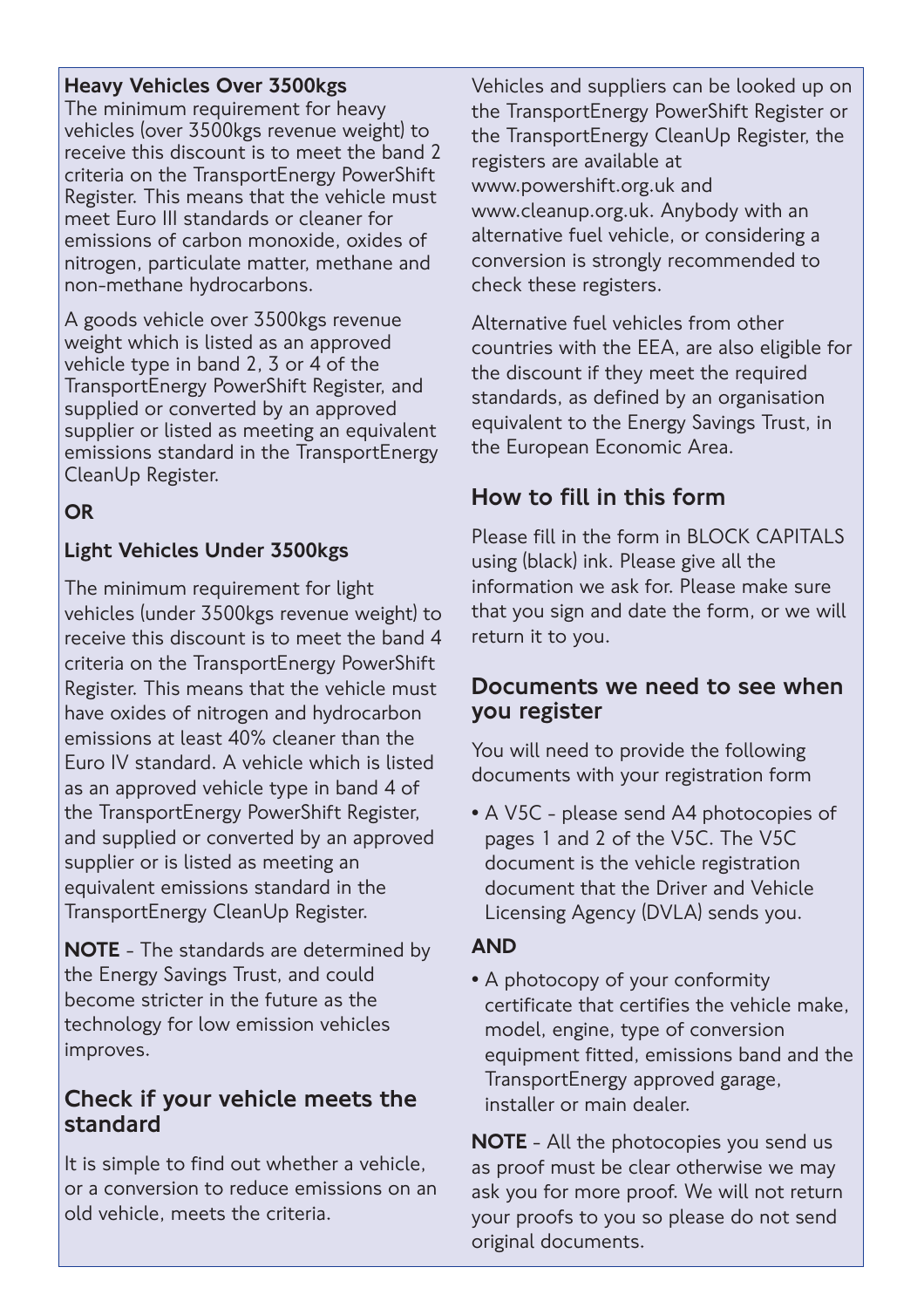#### Conformity Certificates

These can be obtained from the manufacturer of your vehicle or, in the case of vehicles converted retrospectively, from the approved garage/installer who carried out the conversion.

#### How to register

Fill in this form and send it with your relevant registration documents and your £10 registration charge to:

Congestion Charging PO Box 2982 **Coventry** CV7 8WR

Make your cheque or postal orders payable to 'Congestion Charging London'.

Please allow 10 working days for your cheque to clear with your bank. If your bank returns your payment as unpaid, your registration will not be valid and you will have to pay the Congestion Charge at the full daily rate if you drive in the Congestion Charging zone. You can also pay by credit or debit card by giving your card details in section 5. Do not send cash through the post. We cannot refund discount registration charges.

### What happens next?

Please allow 10 working days for us to process your discount registration. If your registration is successful, we will send you a letter telling you that you are entitled to a discount.

Until you receive that letter you will have to pay the Congestion Charge at the standard daily rate if you are driving in the Congestion Charge zone.

#### Discounted vehicles on fleet accounts

You can also register vehicles that qualify for 100% discount on a London Congestion Charge fleet account. The minimum number of vehicles (which is ten) on a fleet account can be made up of chargeable and discounted vehicles. If you don't have a London Congestion Charging fleet account but have the minimum number of vehicles to qualify for the fleet automated scheme you can apply for a fleet account on-line subject to terms and conditions. Log on to www.cclondon.com/businessandfleet.shtml or phone 020 7649 9860 for further details.

#### Further information

If you need more information on Congestion Charging, you can visit our website at www.cclondon.com or phone us on 0845 900 1234. If you are calling from outside the UK, please dial (+44) 20 7649 9122. If you have hearing difficulties and use minicom, please dial 020 7649 9123.

#### Caution

TfL take fraud and misuse of all discounts very seriously and will be carrying out verification of the information supplied including on-street inspections and checks. Do not complete this form unless you are eligible to qualify for the 100% discount from Congestion Charging TfL will prosecute those found committing fraud.

#### Data protection statement

Transport for London and its agents will process your information for the operation of the Congestion Charge scheme. Processing will include the use of cameras to record data.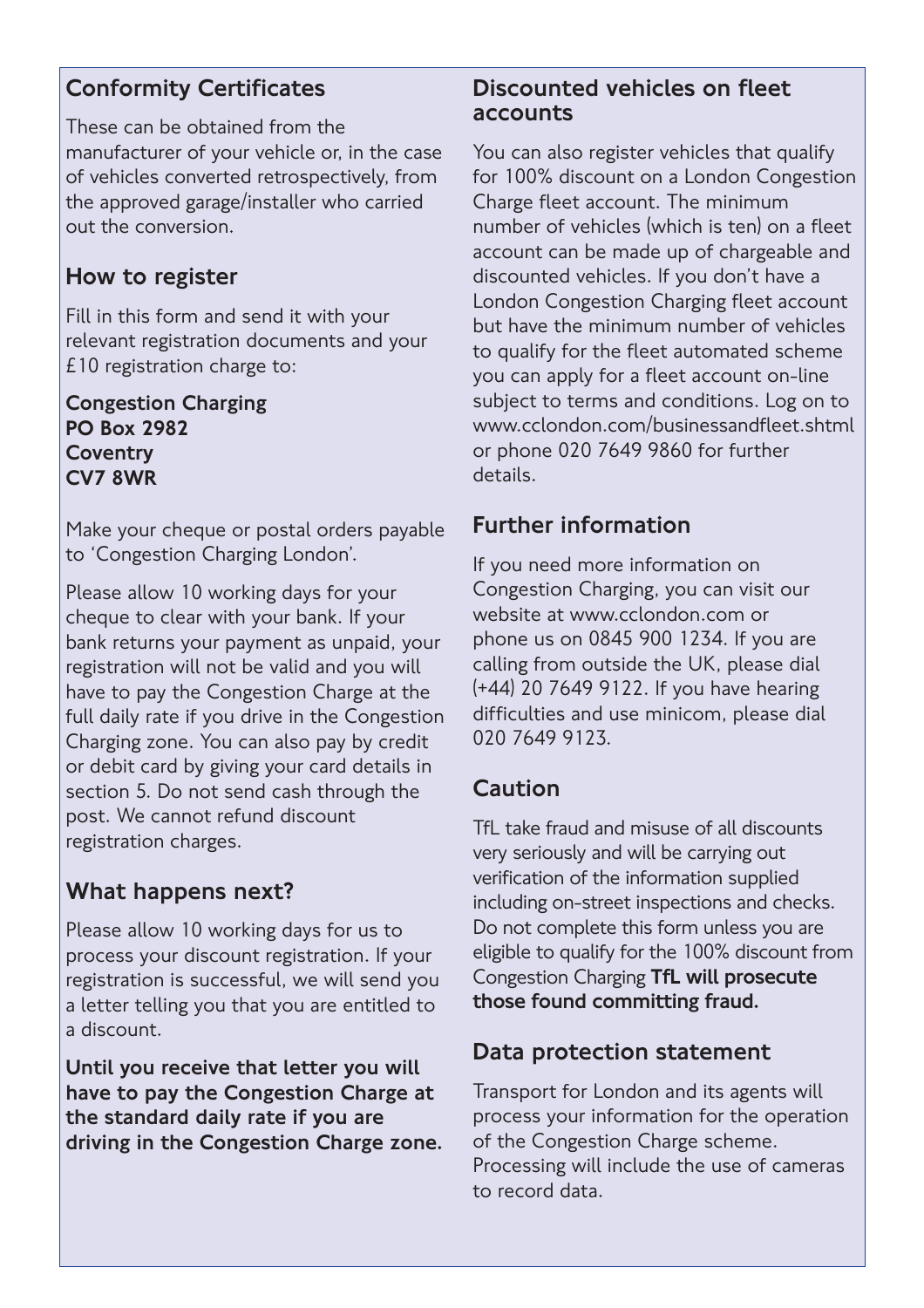Your information may be disclosed to or requested from the Driver and Vehicle Licensing Agency (DVLA), local authorities, law enforcement agencies and other organisations for the administration (including verification of discount entitlement) and enforcement of the scheme, the prevention and detection of crime, and protection of public funds. TfL randomly selects and monitors vehicles subject to a discount to identify possible fraudulent use. If you persistently fail to pay Congestion Charges due or attempt to defraud the scheme, TfL may record your vehicle's movements and may disclose relevant details to local authorities and or law enforcement agencies, to assist in tracing persistent evaders and those committing fraud.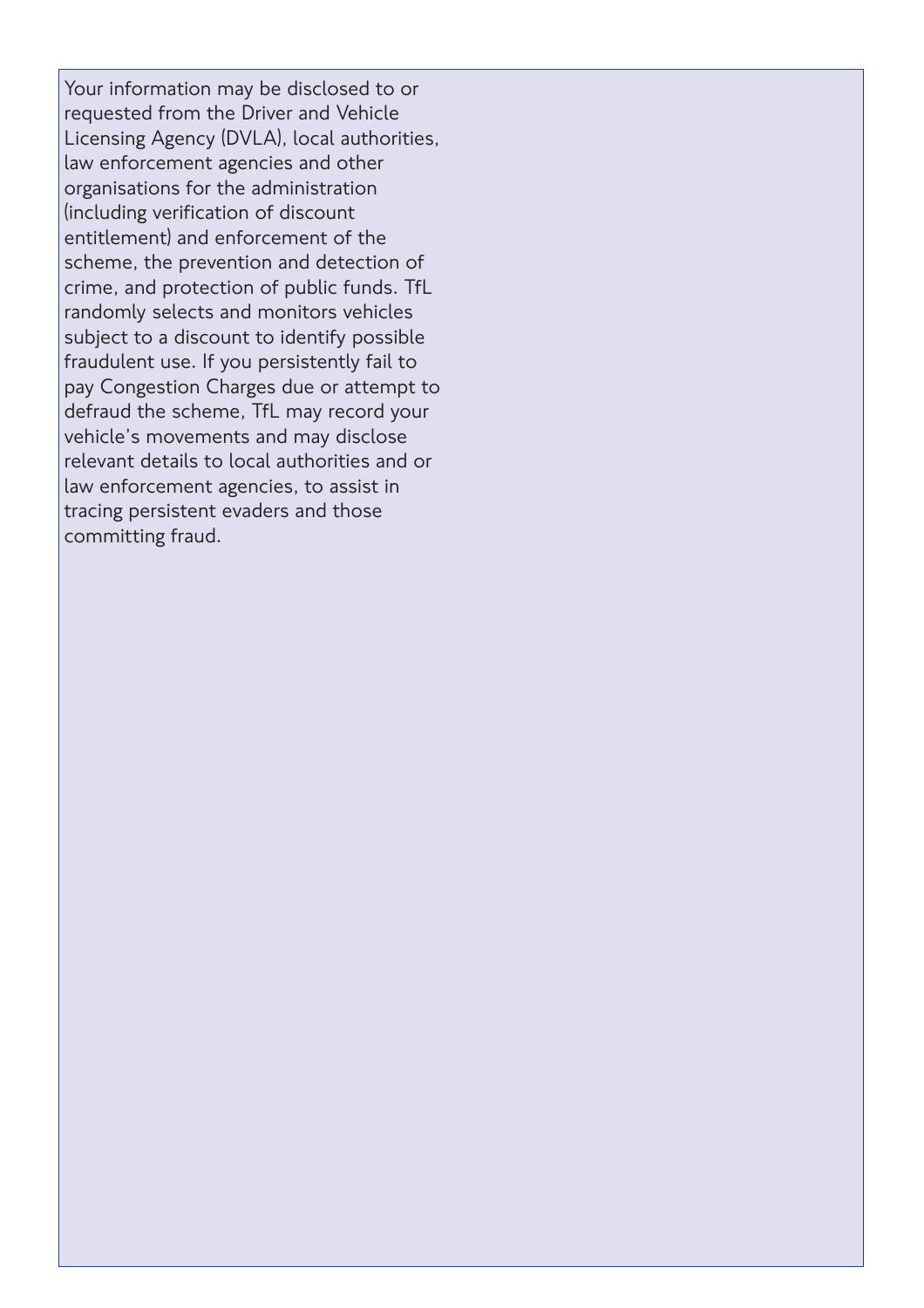

# Alternative Fuel vehicle discount registration

| Please tick one of the following:                                                                                                  |  | New Application |                           | Renewal |  |
|------------------------------------------------------------------------------------------------------------------------------------|--|-----------------|---------------------------|---------|--|
| <b>Customer Number</b>                                                                                                             |  |                 | Please enter if available |         |  |
| Shaded Areas Are Compulsory Fields And Must Be Completed.                                                                          |  |                 |                           |         |  |
| <b>About You</b><br>1                                                                                                              |  |                 |                           |         |  |
| Name of Your Organisation<br>(if appropriate)                                                                                      |  |                 |                           |         |  |
| Title (Mr, Mrs, Miss, Ms)                                                                                                          |  |                 |                           |         |  |
| <b>First Name</b>                                                                                                                  |  |                 |                           |         |  |
| Middle Initial (s)                                                                                                                 |  |                 |                           |         |  |
| <b>Last Name</b>                                                                                                                   |  |                 |                           |         |  |
| <b>Address</b>                                                                                                                     |  |                 |                           |         |  |
|                                                                                                                                    |  |                 |                           |         |  |
|                                                                                                                                    |  |                 |                           |         |  |
| <b>Postcode</b>                                                                                                                    |  |                 |                           |         |  |
| Daytime Telephone No.                                                                                                              |  |                 |                           |         |  |
| Evening Contact No.                                                                                                                |  |                 |                           |         |  |
| <b>Email Address</b>                                                                                                               |  |                 |                           |         |  |
| <b>By Email</b><br>How would you prefer us to contact you?<br><b>By Post</b>                                                       |  |                 |                           |         |  |
| Please tick this box if you are happy for us to contact you if you are selected to take<br>part in a customer satisfaction survey. |  |                 |                           |         |  |
| <b>2 Vehicle Details</b>                                                                                                           |  |                 |                           |         |  |
| Make (e.g. Ford)                                                                                                                   |  |                 |                           |         |  |
| Model (e.g. Focus)                                                                                                                 |  |                 |                           |         |  |
| <b>Vehicle Registration Number</b>                                                                                                 |  |                 |                           |         |  |
| <b>Registration Year</b>                                                                                                           |  |                 |                           | 0108    |  |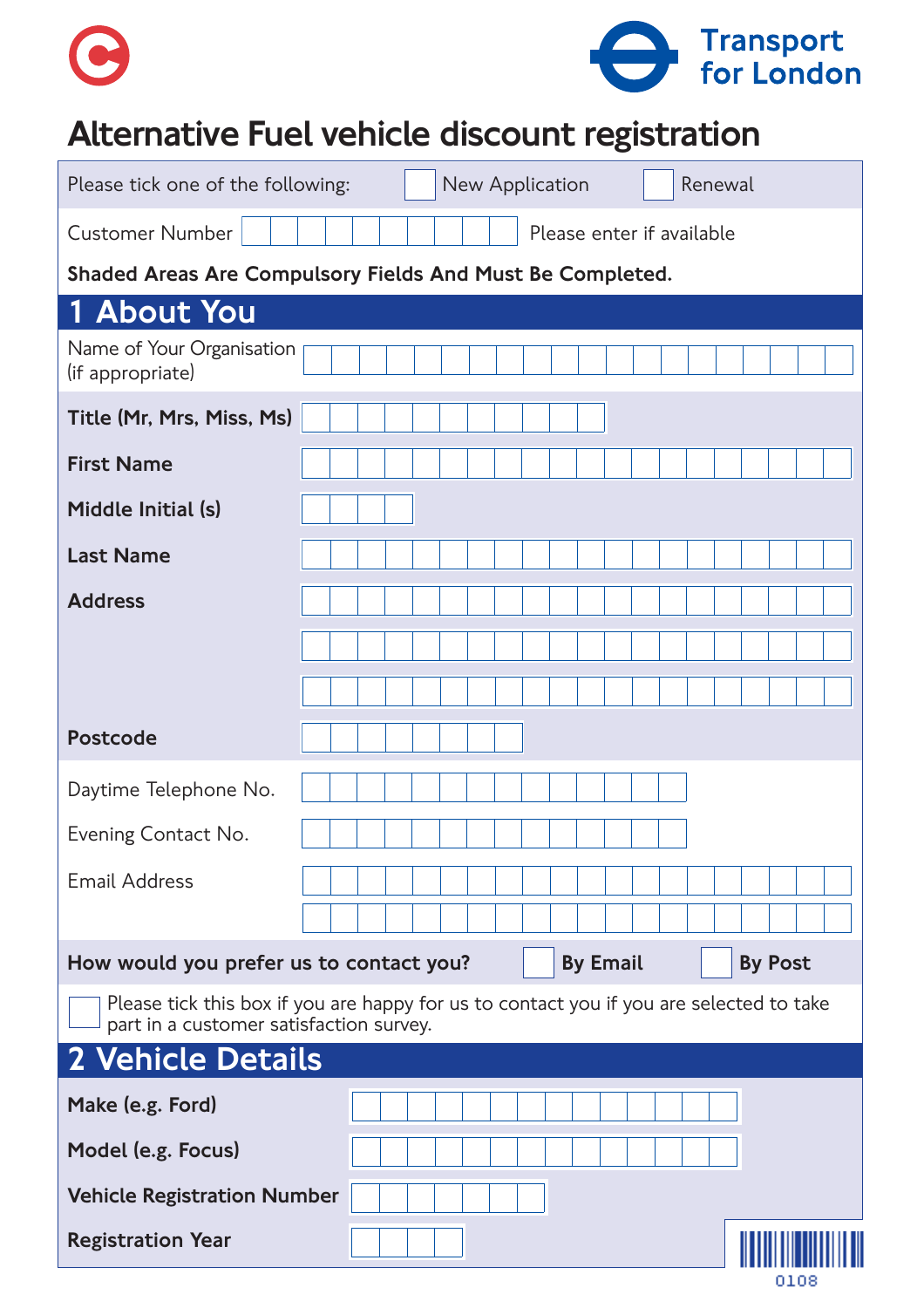# 3 Conversion Information

To find out whether a vehicle or a conversion meets the criteria for the Alternative Fuel discount, the vehicle and supplier can be looked up on the following web site www.powershift.org.uk. Please note that the Alternative Fuel discount is only available to vehicles and suppliers that are recognised by the TransportEnergy PowerShift Register.

Engine/Conversion The type of engine and conversion equipment used - E.G. Vialle LPI, Landi Renzo- IGS.

| <b>OR</b><br>Fuel Type Either Electric (ELE), Petrol Electric Hybrid or Diesel Electric Hybrid (HYB),<br>Hydrogen (HYD), Fuel Cell (FC), Liquefied Petroleum Gas (LPG), Natural Gas (NG).                                                                                                                                                                                                                                                                                                                                                                                                                                                              |                                                                            |  |  |  |  |  |
|--------------------------------------------------------------------------------------------------------------------------------------------------------------------------------------------------------------------------------------------------------------------------------------------------------------------------------------------------------------------------------------------------------------------------------------------------------------------------------------------------------------------------------------------------------------------------------------------------------------------------------------------------------|----------------------------------------------------------------------------|--|--|--|--|--|
| Band (2, 3 or 4) See guidance notes.                                                                                                                                                                                                                                                                                                                                                                                                                                                                                                                                                                                                                   |                                                                            |  |  |  |  |  |
| Please tick one of the following:                                                                                                                                                                                                                                                                                                                                                                                                                                                                                                                                                                                                                      |                                                                            |  |  |  |  |  |
| I confirm the vehicle is listed as an approved vehicle type in band 4 of the<br>TransportEnergy PowerShift Register, AND supplied or converted by an<br>approved supplier, or listed as meeting an equivalent emissions standard in<br>the TransportEnergy Clean Up Register.<br><b>OR</b><br>I confirm the vehicle is a goods vehicle over 3500kgs-revenue weight, which<br>is listed as an approved vehicle in band 2, 3 or 4 of the TransportEnergy<br>PowerShift Register. The vehicle has been supplied or converted by an<br>approved supplier or listed as meeting an equivalent emissions standard in<br>the TransportEnergy CleanUp Register. |                                                                            |  |  |  |  |  |
| 4 Supplier/Converter Details                                                                                                                                                                                                                                                                                                                                                                                                                                                                                                                                                                                                                           |                                                                            |  |  |  |  |  |
|                                                                                                                                                                                                                                                                                                                                                                                                                                                                                                                                                                                                                                                        | Installer or main dealer responsible for supplying/converting the vehicle. |  |  |  |  |  |
| <b>Garage Name</b>                                                                                                                                                                                                                                                                                                                                                                                                                                                                                                                                                                                                                                     |                                                                            |  |  |  |  |  |
| <b>Garage Address</b>                                                                                                                                                                                                                                                                                                                                                                                                                                                                                                                                                                                                                                  |                                                                            |  |  |  |  |  |
|                                                                                                                                                                                                                                                                                                                                                                                                                                                                                                                                                                                                                                                        |                                                                            |  |  |  |  |  |
|                                                                                                                                                                                                                                                                                                                                                                                                                                                                                                                                                                                                                                                        |                                                                            |  |  |  |  |  |
|                                                                                                                                                                                                                                                                                                                                                                                                                                                                                                                                                                                                                                                        |                                                                            |  |  |  |  |  |
| <b>Garage Postcode</b>                                                                                                                                                                                                                                                                                                                                                                                                                                                                                                                                                                                                                                 |                                                                            |  |  |  |  |  |
| <b>Garage Telephone Number</b>                                                                                                                                                                                                                                                                                                                                                                                                                                                                                                                                                                                                                         |                                                                            |  |  |  |  |  |
| <b>Garage Fax Number</b>                                                                                                                                                                                                                                                                                                                                                                                                                                                                                                                                                                                                                               |                                                                            |  |  |  |  |  |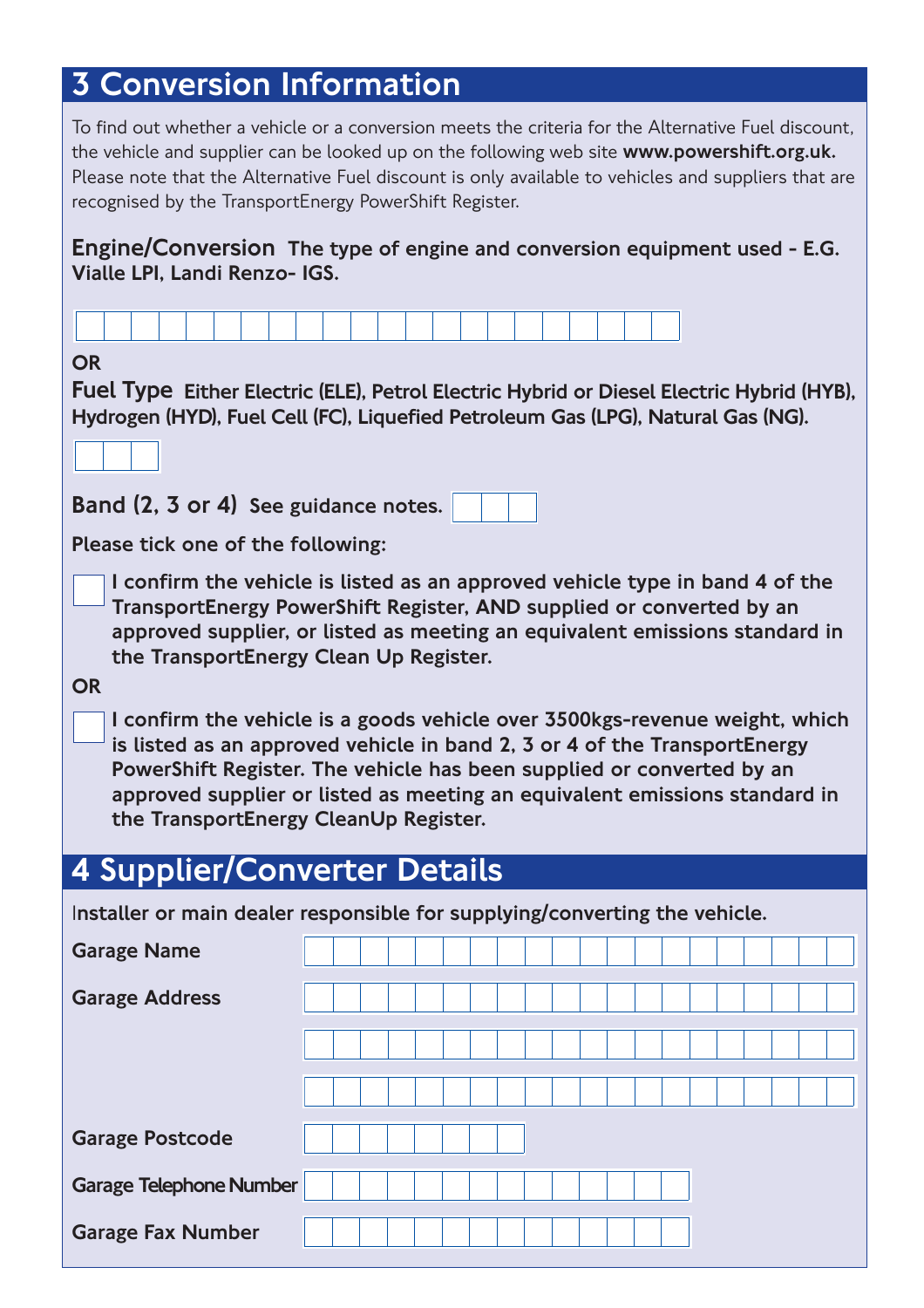# 5 To Register

All photocopies you send, as proof must be clear otherwise we may ask for more proof, which will delay your registration being processed.

We will not return your proofs, so please do not send original documents.

Please allow 10 working days for your discount registration form to be processed.

Please tick the following boxes to show us that you are providing the proofs and payment required -

An A4 photocopy of the V5C vehicle registration document (the V5C is the document sent to you by the DVLA).

#### AND

A photocopy of the documentation that certifies the vehicle make, model, engine, type of conversion equipment fitted, emissions band and details of the garage, installer or main dealer - this document is referred to as a Conformity Certificate. New vehicles converted at manufacture should supply a copy of the purchase invoice.

#### PLEASE NOTE THAT A £10 REGISTRATION PAYMENT IS REQUIRED.

| I am enclosing a cheque/postal order for £10.<br>Cheques/postal orders should be made payable to 'Congestion Charging<br>London' and crossed 'account payee'. |                   |               |              |                    |  |
|---------------------------------------------------------------------------------------------------------------------------------------------------------------|-------------------|---------------|--------------|--------------------|--|
| <b>OR</b>                                                                                                                                                     |                   |               |              |                    |  |
| I authorise you to charge my credit or debit card with £10.                                                                                                   |                   |               |              |                    |  |
| <b>Visa</b>                                                                                                                                                   | <b>MasterCard</b> | <b>Switch</b> | <b>Delta</b> | <b>Amex/Diners</b> |  |
| <b>Card Number</b>                                                                                                                                            |                   |               |              |                    |  |
| <b>Start Date</b>                                                                                                                                             |                   |               |              |                    |  |
| <b>Expiry Date</b>                                                                                                                                            |                   |               |              |                    |  |
| <b>Switch Issue</b><br><b>Number</b>                                                                                                                          |                   |               |              |                    |  |
| Name on Card                                                                                                                                                  |                   |               |              |                    |  |

Note - Please continue to pay the daily Congestion Charge until you have received a discount registration approval letter.

#### Marketing Notice

Transport for London (TfL) would like to update you on its transport related products and services including Congestion Charging and other transport related issues. Updates may reflect the TfL products and services you have used before and may be by mail, email, and telephone or text message to your mobile telephone. TfL will NOT disclose your details to third parties for marketing purposes.

If you do not want to receive these updates please tick this box